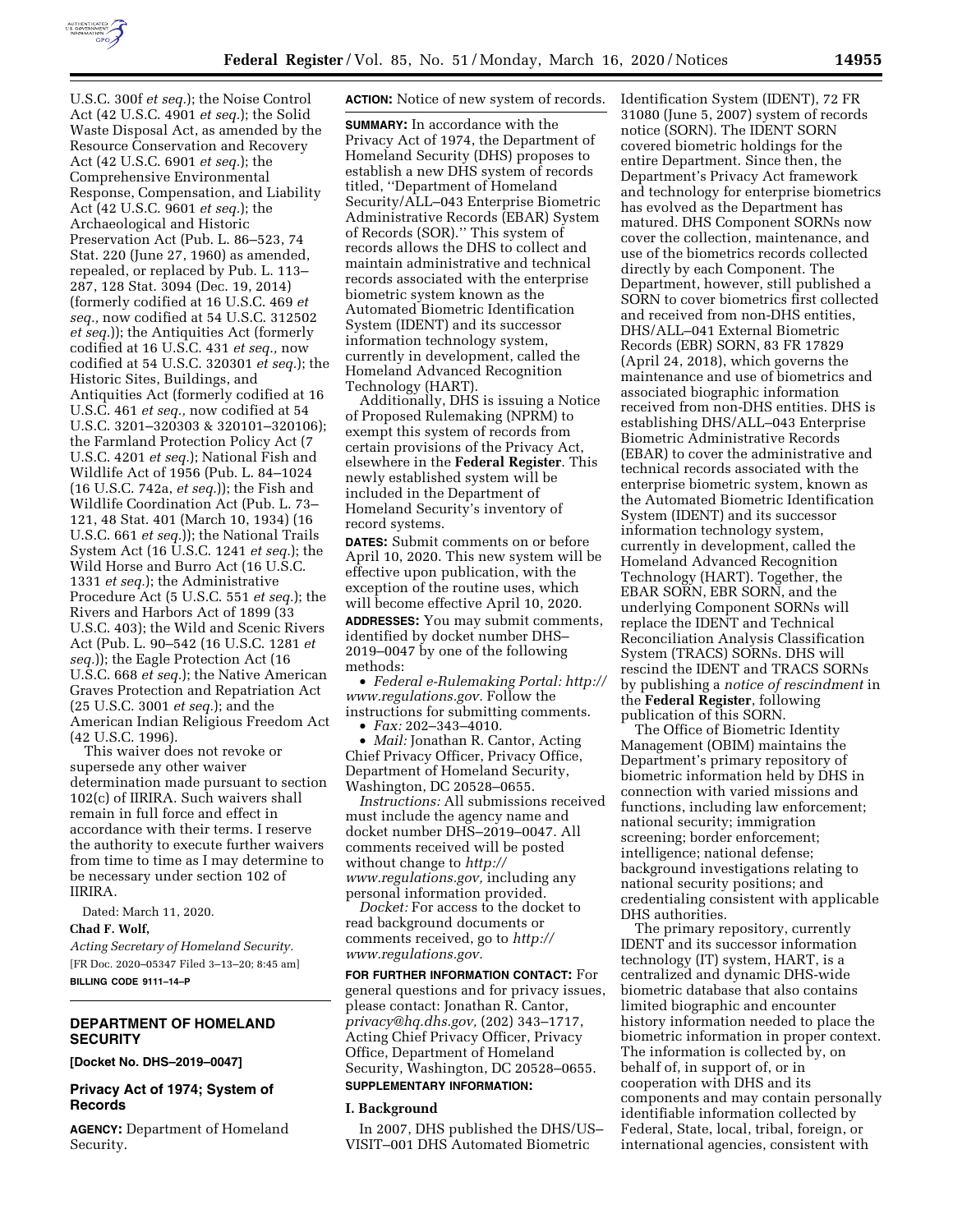any applicable laws, rules, regulations, and information sharing and access agreements or arrangements.

Component system SORNs and the DHS/ALL–041 EBR SORN cover the biometric data itself, but OBIM's biometric repository generates technical and administrative information necessary to carry out functions that are not explicitly outlined in component source-system SORNs. For example, to more accurately identify individuals and ensure that all encounters are appropriately linked, IDENT and its successor IT system, HART, will generate, store, and retrieve data by unique numbers or sequence of numbers and characters. These unique numbers or sequence of numbers and characters, also known as enumerators, link individuals with their encounters, biometrics, records, and other data elements. The EBAR SOR will be used for OBIM analysis and reporting functions in support of international data sharing efforts, redress functions, and the reporting and analysis functions of OBIM.

Consistent with DHS's mission, information covered by DHS/ALL–043 EBAR may be shared with DHS Components that have a need to know the information to carry out their national security, law enforcement, immigration, intelligence, or other homeland security functions. In addition, DHS may share information with appropriate Federal, State, local, tribal, territorial, foreign, or international government agencies consistent with the routine uses set forth in this system of records notice.

Additionally, DHS is issuing a NPRM to exempt this system of records from certain provisions of the Privacy Act elsewhere in the **Federal Register**. This newly established system will be included in DHS's inventory of record systems.

### **II. Privacy Act**

The Privacy Act embodies fair information practice principles in a statutory framework governing the means by which Federal Government agencies collect, maintain, use, and disseminate individuals' records. The Privacy Act applies to information that is maintained in a ''system of records.'' A ''system of records'' is a group of any records under the control of an agency from which information is retrieved by the name of an individual or by some identifying number, symbol, or other identifying particular assigned to the individual. In the Privacy Act, an individual is defined to encompass U.S. citizens and lawful permanent residents. Additionally, the Judicial

Redress Act (JRA) provides covered persons with a statutory right to make requests for access and amendment to covered records, as defined by the JRA, along with judicial review for denials of such requests. In addition, the JRA prohibits disclosures of covered records, except as otherwise permitted by the Privacy Act.

Below is the description of the DHS/ ALL–043 Enterprise Biometrics Administrative Records (EBAR) System of Records.

In accordance with 5 U.S.C. 552a(r), DHS has provided a report of this system of records to the Office of Management and Budget and to Congress.

#### **SYSTEM NAME AND NUMBER:**

Department of Homeland Security (DHS)/ALL–043 Enterprise Biometric Administrative Records (EBAR) System of Records.

# **SECURITY CLASSIFICATION:**

Unclassified. The data may be retained on classified networks but this does not change the nature and character of the data until it is combined with classified information.

#### **SYSTEM LOCATION:**

Records are maintained at Data Center 1 at Stennis, Mississippi, Data Center 2 at Clarksville, Virginia, at the Office of Biometric Identity Management (OBIM) Headquarters in Washington, DC, and field offices. The records are maintained in the Information Technology (IT) system, Automated Biometric Identification System (IDENT), and the successor Homeland Advanced Recognition Technology (HART). HART records will be maintained in the FedRAMP-approved Amazon Web Services U.S. cloud environment.

DHS replicates records from this operational IT system and maintains them in other IT systems connected on the DHS unclassified and classified networks.

### **SYSTEM MANAGER(S):**

System Manager, IDENT/HART Program Management Office, OBIM, U.S. Department of Homeland Security, Washington DC 20528; email *[OBIMprivacy@ice.dhs.gov.](mailto:OBIMprivacy@ice.dhs.gov)* 

### **AUTHORITY FOR MAINTENANCE OF THE SYSTEM:**

6 U.S.C. secs. 202 and 482; 8 U.S.C. secs., 1365a, 1365b, 1379, 1722, 1731, and 1732; 13764 (82 FR 8115), Homeland Security Presidential Directive 12 (HSPD–12): Policy for a Common Identification Standard for Federal Employees and Contractors (Aug. 27, 2004); HSPD–11: Comprehensive Terrorist-Related

Screening Procedures (Aug. 27, 2004); and National Security Presidential Directive/NSPD–59/HSPD–24: Biometrics for Identification and Screening to Enhance National Security (June 5, 2008).

### **PURPOSE(S) OF THE SYSTEM:**

This system will enable execution of administrative functions of the biometric repository such as redress operations, testing, training, data quality and integrity, utility, management reporting, planning and analysis, and other administrative uses.

#### **CATEGORIES OF INDIVIDUALS COVERED BY THE SYSTEM:**

Individuals covered by EBAR include the individuals whose biometric and associated biographic information are collected by both DHS and non-DHS entities.

#### **CATEGORIES OF RECORDS IN THE SYSTEM:**

The unique records generated by EBAR include unique machinegenerated identifiers (*e.g.,* Encounter Identification Number (EID), fingerprint identification number (FIN), and Transaction Control Number (TCN)) that link individuals with their encounters, biometrics, records, and other data elements.

### **RECORD SOURCE CATEGORIES:**

The categories of records covered by the EBAR SOR are derived and created from biometric and associated biographic information received by DHS from non-DHS entities covered by the DHS/ALL–041 Enterprise Biometric Records System of Records, and DHS entities (*e.g.,* U.S. Customs and Border Protection, U.S. Citizenship and Immigration Services, Federal Emergency Management Agency, Transportation Security Administration, U.S. Immigration and Customs Enforcement, U.S. Coast Guard) which are the original collectors of the biometrics and covered by their own system SORNs:

• DHS/ALL–023 Department of Homeland Security Personnel Security Management, 75 FR 8088, (Feb. 23, 2010);

• DHS/ALL–026 Department of Homeland Security Personal Identity Verification Management System, 74 FR 30301 (June 25, 2009);

• DHS/CBP–002 Global Enrollment System, 78 FR 3441 (Jan. 16, 2013);

• DHS/CBP–006 Automated Targeting System, 77 FR 30297 (May 22, 2012);

• DHS/CBP–007 Border Crossing Information (BCI), 81 FR 89957 (Dec. 13, 2016);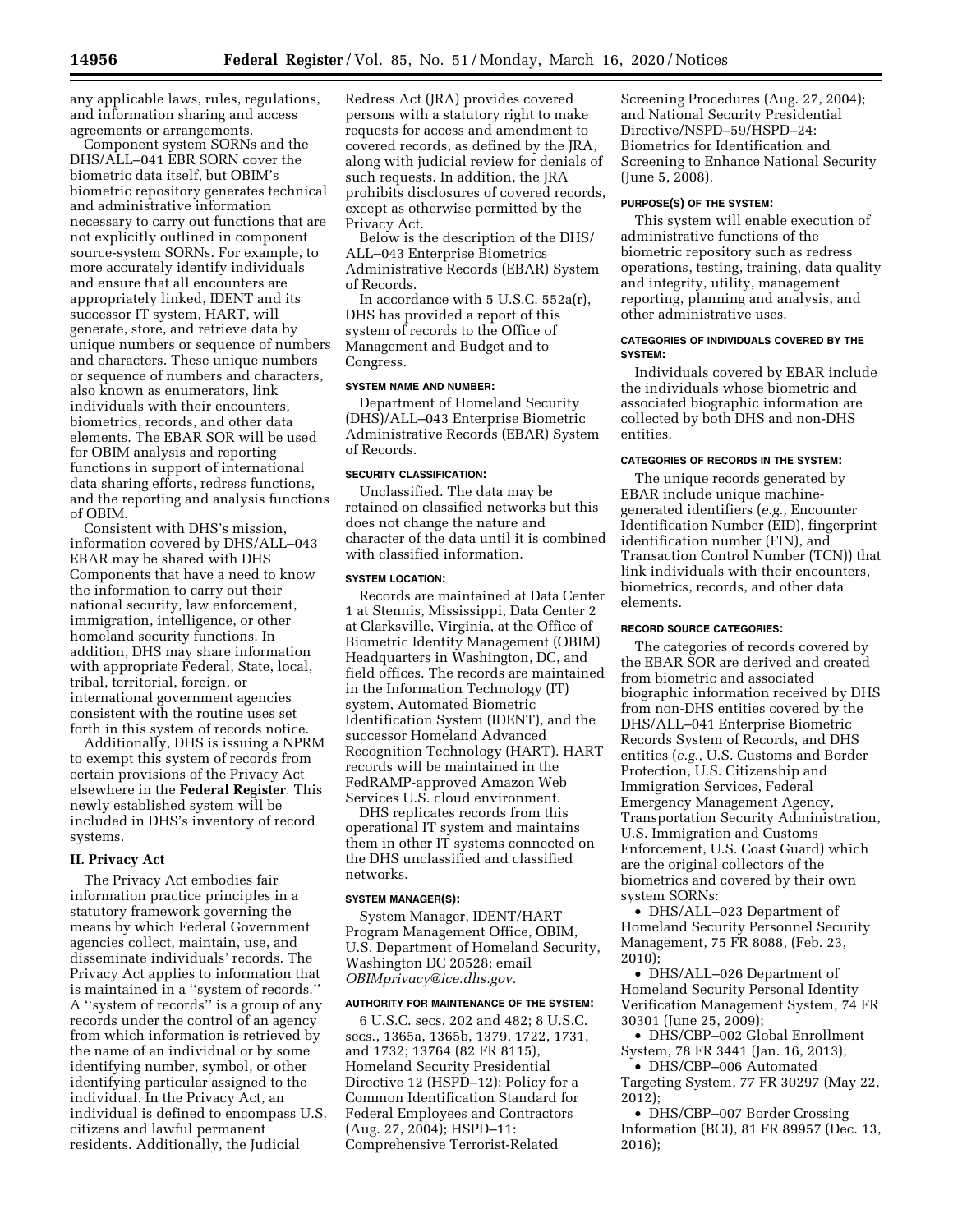• DHS/CBP–010 Persons Engaged in International Trade in Customs and Border Protection Licensed/Regulated Activities, 73 FR 77753 (Dec. 19, 2008);

• DHS/CBP–011 U.S. Customs and Border Protection TECS, 73 FR 77778 (Dec. 19, 2008);

• DHS/CBP–021 Arrival and Departure Information System (ADIS), 80 FR 72081 (Nov. 18, 2015);

• DHS/CBP–023 Border Patrol Enforcement Records System of Records (BPER), 81 FR 72601 (Oct. 20, 2016);

• DHS/ICE–006 Intelligence Records System (IIRS), 75 FR 9233 (March 1, 2010);

• DHS/ICE–007 Criminal History and Immigration Verification (CHIVe) System of Records, 83 FR 20844 (May 8,  $2018$ 

• DHS/ICE–009 External

Investigations, 75 FR 404 (Jan. 5, 2010); • DHS/ICE–010 Confidential and Other Sources of Information, 78 FR 7798 (Feb. 4, 2013);

• DHS/ICE–011 Criminal Arrest Records and Immigration Enforcement Records (CARIER) System of Records, 81 FR 72080 (October 19, 2016);

• DHS/ICE–014 Homeland Security Investigations Forensic Laboratory, 81 FR 45523 (July 14, 2016);

• DHS/TSA–001 Transportation Security Enforcement Record System, 83 FR 43888 (Aug. 28, 2018);

• DHS/TSA-021 TSA Pre√™ Applications Program, 78 FR 55274 (Sept. 10, 2013);

• DHS/USCIS/ICE/CBP–001 Alien File, Index, and National File Tracking System of Records, 82 FR 43556 (Sept. 18, 2017);

• DHS/USCIS–007 Benefits Information System, 81 FR 72069 (Oct. 19, 2016);

• DHS/USCIS–018 Immigration Biometric and Background Check, 83 FR 36950 (July 31, 2018);

• DHS/USCG–031 USCG Law Enforcement (ULE) System of Records, 81 FR 88697 (Dec. 8, 2016).

Records from external Federal partners include information from the following non-DHS systems of records, last published at:

• JUSTICE/INTERPOL–001 INTERPOL-United States National Central Bureau (USNCB) Records System, 75 FR 27821 (May 18, 2010) [Note: records shared with DHS include: law enforcement, intelligence, and national security records];

• JUSTICE/DOJ–005 Nationwide Joint Automated Booking System, 72 FR 3410 (Jan. 25, 2007), 71 FR 52821 (Sept. 7, 2006);

• JUSTICE/FBI–009 Next Generation Identification (NGI) System of Records, 82 FR 24151 (May 25, 2017);

• JUSTICE/FBI–019 Terrorist Screening Records System of Records, 76 FR 77847 (Dec. 14, 2011);

• A0025–2 SAIS DoD Defense Biometric Services, 74 FR 48237 (Sept. 22, 2009);

• A0025–2 PMG (DFBA) DoD Defense Biometric Identification Records

System, 80 FR 8292 (Feb. 17, 2015); • STATE–26 Passport Records, 76 FR 34966 (July 6, 2011);

• STATE–36 Security Records, 83 FR 28058 (Jun. 15, 2018);

• STATE–39 Visa Records, 83 FR 28062 (Jun 15, 2018).

#### **ROUTINE USES OF RECORDS MAINTAINED IN THE SYSTEM, INCLUDING CATEGORIES OF USERS AND PURPOSES OF SUCH USES:**

In addition to those disclosures generally permitted under 5 U.S.C. 552a(b) of the Privacy Act, all or a portion of the records or information contained in this system may be disclosed outside DHS as a routine use pursuant to  $5$  U.S.C.  $552a(b)(3)$  as follows:

A. To the Department of Justice (DOJ), including the U.S. Attorneys Offices, or other federal agencies conducting litigation or proceedings before any court, adjudicative, or administrative body, when it is relevant or necessary to the litigation and one of the following is a party to the litigation or has an interest in such litigation:

1. DHS or any component thereof; 2. Any employee or former employee

of DHS in his/her official capacity; 3. Any employee or former employee of DHS in his/her individual capacity, only when DOJ or DHS has agreed to represent the employee; or

4. The United States or any agency thereof.

B. To a congressional office from the record of an individual in response to an inquiry from that congressional office made at the request of the individual to whom the record pertains.

C. To the National Archives and Records Administration (NARA) or General Services Administration pursuant to records management inspections being conducted under the authority of 44 U.S.C. secs. 2904 and 2906.

D. To an agency or organization for the purpose of performing audit or oversight operations as authorized by law, but only such information as is necessary and relevant to such audit or oversight function.

E. To appropriate agencies, entities, and persons when (1) DHS suspects or has confirmed that there has been a breach of the system of records; (2) DHS has determined that as a result of the suspected or confirmed breach there is

a risk of harm to individuals, DHS (including its information systems, programs, and operations), the Federal Government, or national security; and (3) the disclosure made to such agencies, entities, and persons is reasonably necessary to assist in connection with DHS's efforts to respond to the suspected or confirmed breach or to prevent, minimize, or remedy such harm.

F. To another Federal agency or Federal entity, when DHS determines that information from this system of records is reasonably necessary to assist the recipient agency or entity in (1) responding to a suspected or confirmed breach or (2) preventing, minimizing, or remedying the risk of harm to individuals, the recipient agency or entity (including its information systems, programs, and operations), the Federal Government, or national security, resulting from a suspected or confirmed breach.

G. To an appropriate federal, state, tribal, local, international, or foreign law enforcement agency or other appropriate authority charged with investigating or prosecuting a violation or enforcing or implementing a law, rule, regulation, or order, when a record, either on its face or in conjunction with other information, indicates a violation or potential violation of law, which includes criminal, civil, or regulatory violations and such disclosure is proper and consistent with the official duties of the person making the disclosure.

H. To contractors and their agents, grantees, experts, consultants, and others performing or working on a contract, service, grant, cooperative agreement, or other assignment for DHS, when necessary to accomplish an agency function related to this system of records. Individuals provided information under this routine use are subject to the same Privacy Act requirements and limitations on disclosure as are applicable to DHS officers and employees.

I. To appropriate Federal, State, local, tribal, or foreign governmental agencies or multilateral governmental organizations, with the approval of the Chief Privacy Officer, when DHS identifies a need to use relevant data for purposes of testing new technology.

J. To a Federal, state, tribal, local, international, or foreign government agency or entity in order to provide relevant information related to intelligence, counterintelligence, or counterterrorism activities authorized by U.S. law, Executive Order, or other applicable national security directive.

K. To the news media and the public, with the approval of the Chief Privacy